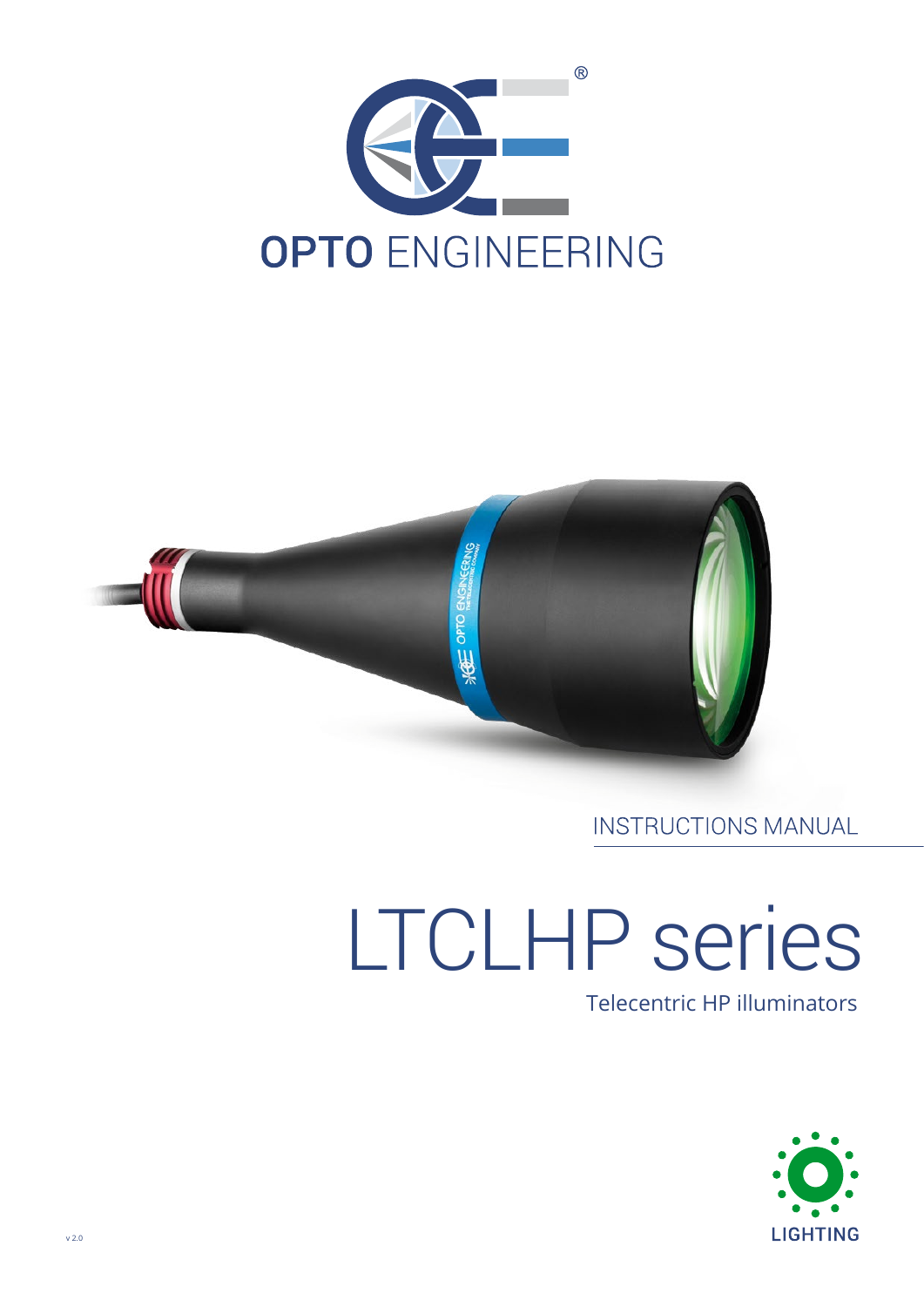

# **Table of contents**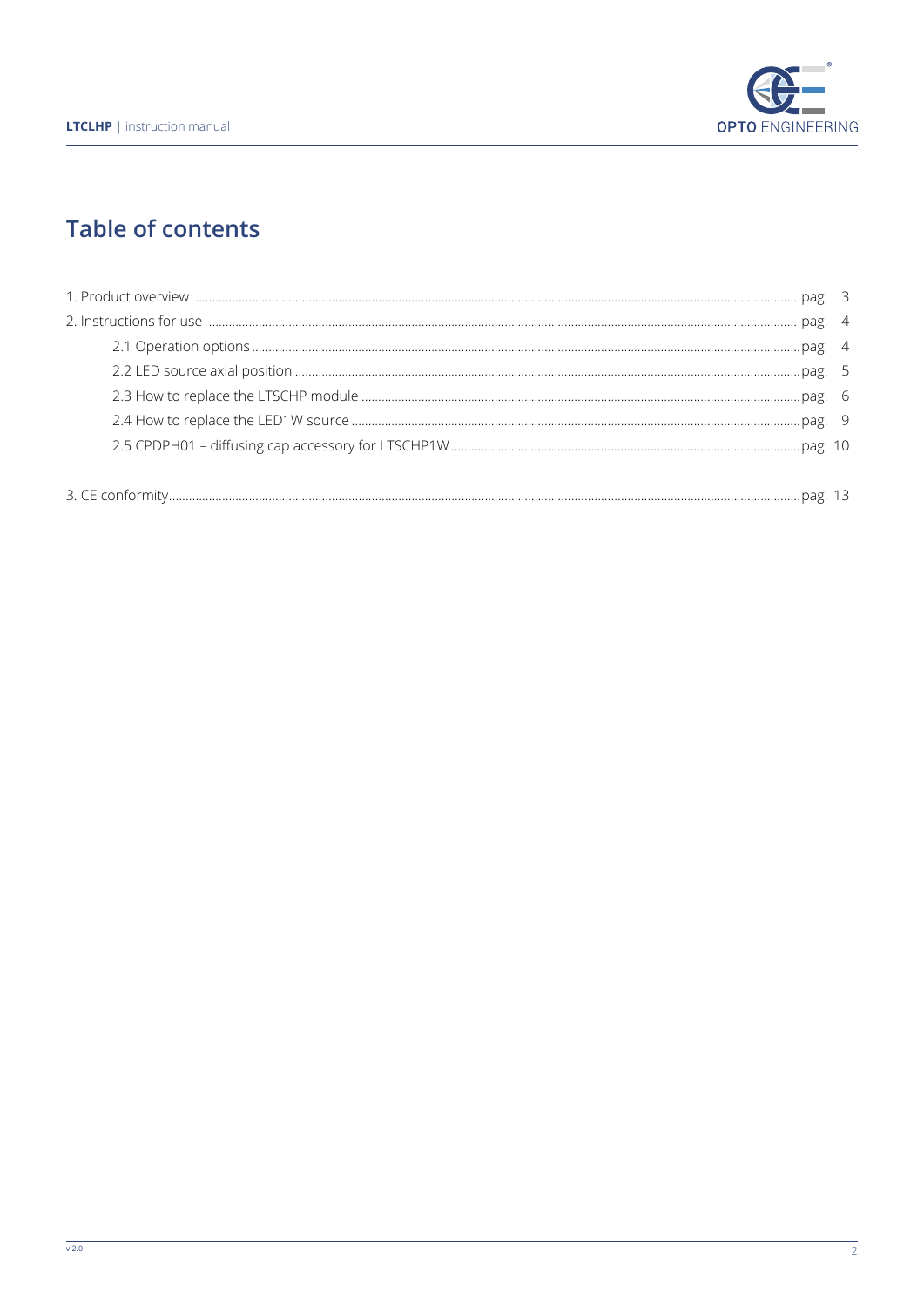

# **1. Product overview**

LTCLHP series are high performance telecentric illuminators featuring excellent illumination stability, precise light intensity tuning and easy replacement of the LED source, specifically designed to back illuminate objects imaged by telecentric lenses.

LTCLHP telecentric illuminators offer higher edge contrast when compared to diffused back light illuminators and therefore higher measurement accuracy.

This type of illumination is especially recommended for high accuracy measurement of round or cylindrical parts where diffusive back lighting would offer poor performances because of the diffuse reflections coming from the edges of objects under inspection.

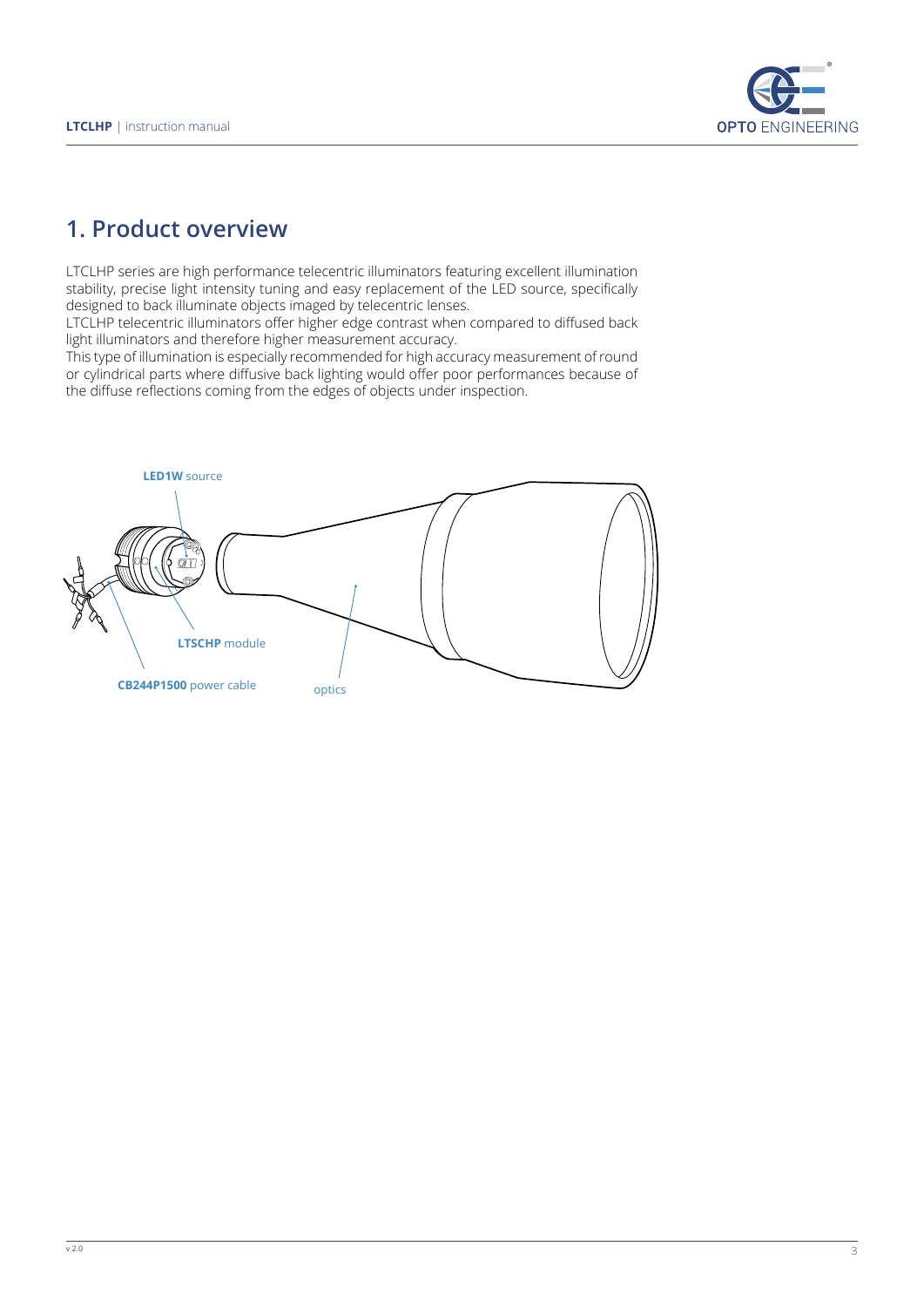

# **2. Instructions for use**

# **2.1 Operation options**

LTCLHP telecentric illuminators integrate LTSCHP modules as light sources.

LTSCHP LED modules can be operated in two ways:

- **• standard** usage option: through the built-in electronics
- **• direct LED control** usage option

|                    | Light color,<br>Wavelength<br>peak | Device power ratings |         |                      |                           |                    | <b>LED power ratings</b> | Compatibility        |                                                                                        |
|--------------------|------------------------------------|----------------------|---------|----------------------|---------------------------|--------------------|--------------------------|----------------------|----------------------------------------------------------------------------------------|
| Part<br>number     |                                    | DC voltage 1         |         | Power<br>consumption | <b>Max LED</b><br>forward | Forward<br>voltage |                          | Max pulse<br>current |                                                                                        |
|                    |                                    | Minimum              | Maximum |                      | current                   | Typical            | Maximum                  |                      |                                                                                        |
|                    |                                    | (V)                  | (V)     | (W)                  | (mA)                      | (V)                | (V)                      | (mA)                 |                                                                                        |
|                    |                                    |                      |         |                      | 2                         | з                  | 4                        | 5                    |                                                                                        |
| 1W power sources   |                                    |                      |         |                      |                           |                    |                          |                      |                                                                                        |
| <b>LTSCHP 1W-R</b> | red. 630 nm                        | 12                   | 24      | < 2.5                | 350                       | 2.4                | 3.00                     | 2000                 | LTCLHP. LTCLHP CORE.<br>LTCL4K, TCCX,<br>TCCXO, TCBENCH,<br>TCBENCH CORE.<br>MZMT12X 6 |
| <b>LTSCHP 1W-G</b> | green, 520 nm                      | 12                   | 24      | < 2.5                | 350                       | 3.3                | 4.00                     | 2000                 |                                                                                        |
| <b>LTSCHP 1W-B</b> | blue, 460 nm                       | 12                   | 24      | < 2.5                | 350                       | 3.3                | 4.00                     | 2000                 |                                                                                        |
| <b>LTSCHP 1W-W</b> | white                              | 12                   | 24      | < 2.5                | 350                       | 2.78               | $\overline{\phantom{a}}$ | 2000                 |                                                                                        |

**1** Tolerance ±10%.

**2** Used in continuous (not pulsed) mode.

**3** At max forward current.

**4** Tolerance is ±0.06V on forward voltage measurements.

**5** At pulse width <= 10 ms, duty cycle <= 10% condition. Built-in electronics board must be bypassed (see tech info).

**6** Some part numbers are not available in all color options (-R, -G, -B and -W).

See page of each product series for available colors.

#### **2.1.1 STANDARD usage option (LED control through built-in electronics)**

Only continuous mode (constant voltage) is allowed.

#### **Connection**

Connect the black and brown cables to your +12 / +24 V power supply.



**Light intensity adjustment**

The built-in multi-turn trimmer allows to control the light (LED forward current) intensity with a very high degree of precision: you can bring the current intensity from minimum to maximum with 21 full turns of the adjustment screw. Simply remove the protective cap and rotate **counter-clockwise** the adjustment screw to increase light intensity and vice versa.

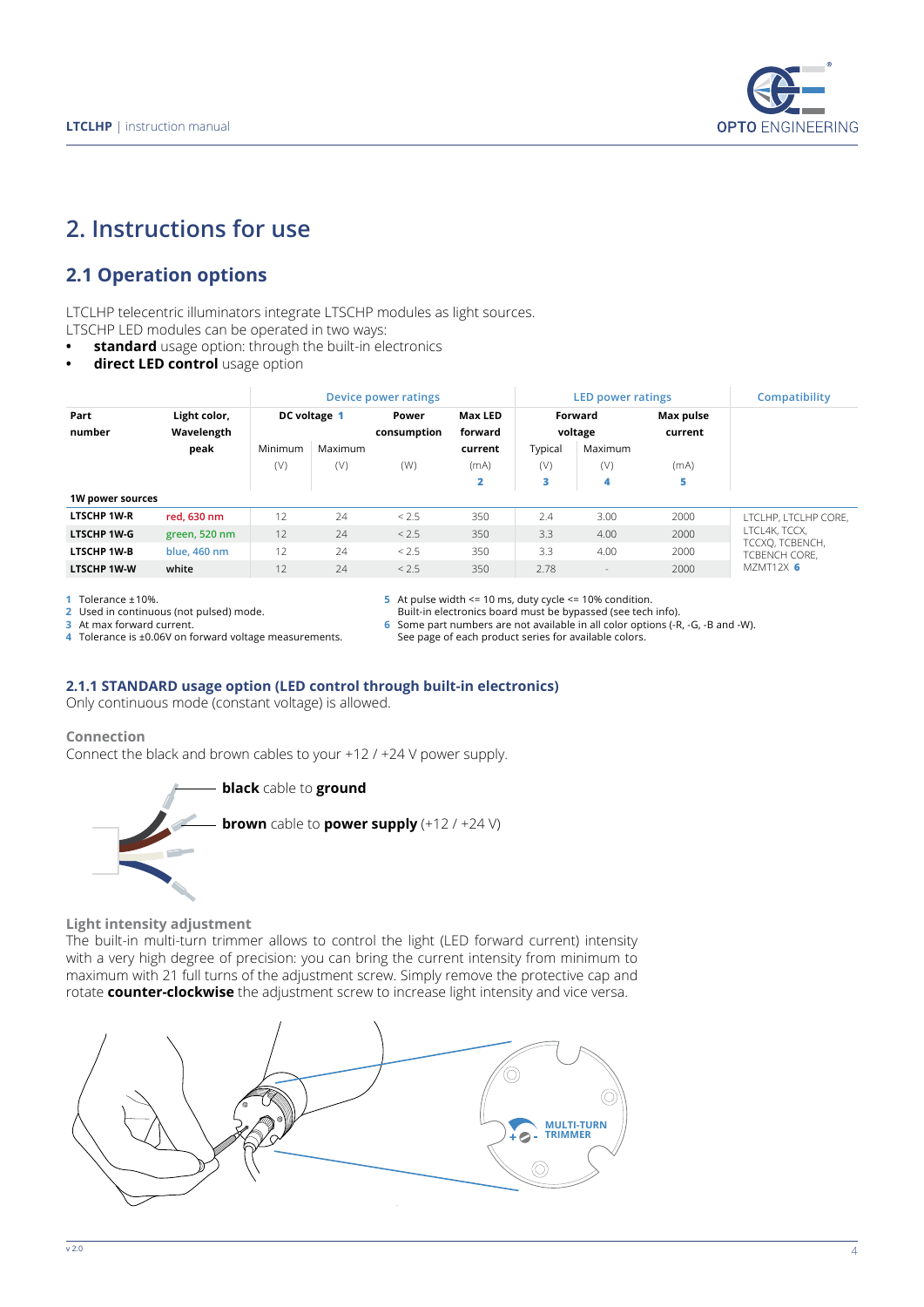

#### **2.1.2 Direct LED control usage option**

Both continuous and pulsed mode are allowed; the built-in electronics can be bypassed in order to drive the LED directly for use in continuous or pulsed mode. When bypassed, builtin electronics behaves as an open circuit allowing direct control of the LED source. Please note that in such case light intensity adjustment is not possible though the built-in multi-turn trimmer.

#### **Connection**

Connect the black and blue cables as shown below (remove the LED anode protective cover):



**Make sure not to exceed LEDs maximum rates to avoid electrical shorts.**

## **2.2 LED source axial position**

LED axial position is an important operational parameter that must be correctly set to obtain optimal illumination homogeneity. LED axial position is adjusted at factory by placing/ removing internal or external spacers of various thicknesses.

Each LTCLHPxxx illuminator is configured *by default* with the number and type of spacers needed to achieve the best illumination homogeneity with its corresponding TC**12**xxx telecentric lens model.

The number and type of spacers needed to achieve the optimal light homogeneity can be different when LTCLHPxxx is used in combination with TC**13**xxx, TC**23**xxx or telecentric lenses designed for other sensor sizes.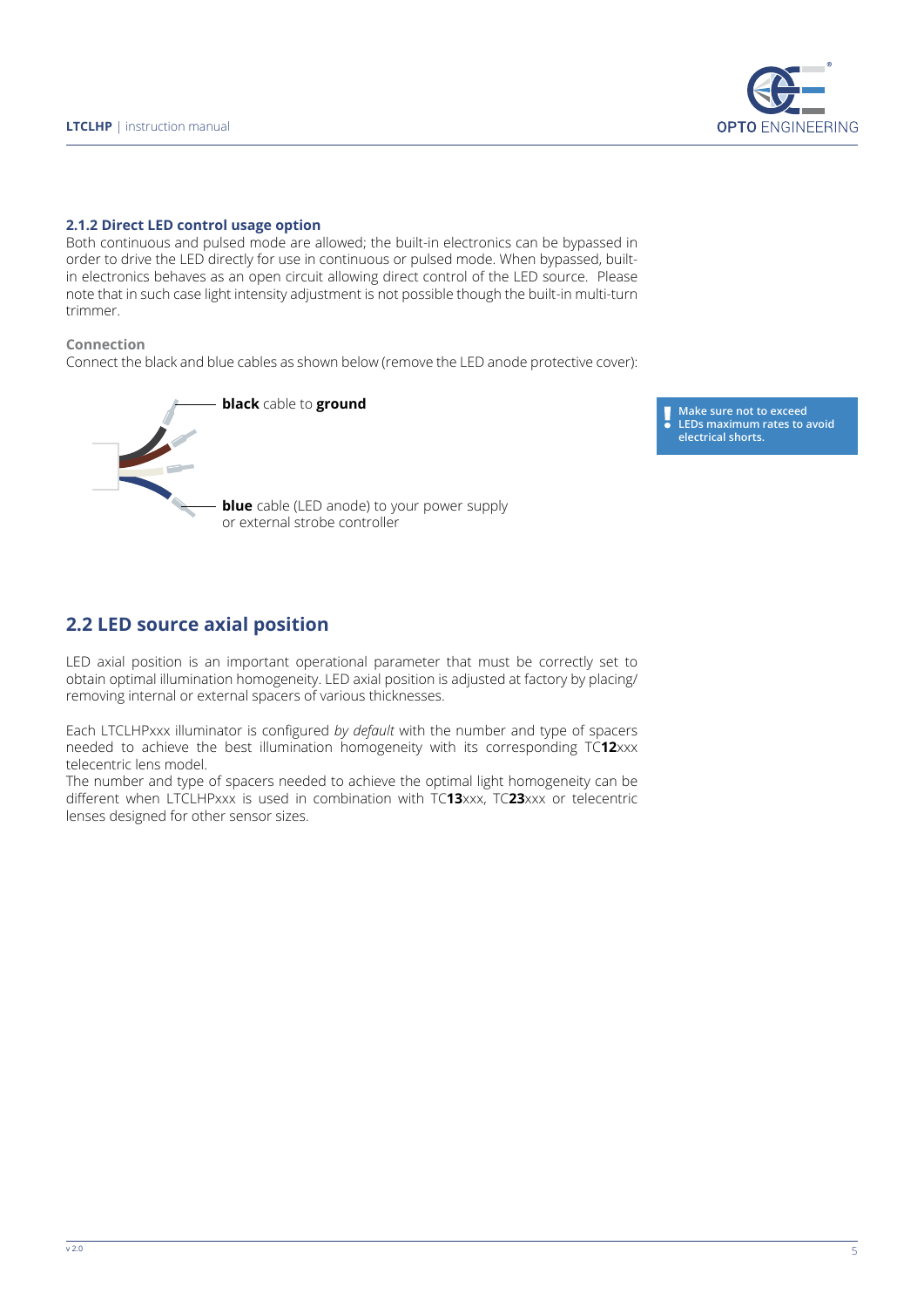

## **2.3 How to replace the LTSCHP module**

When you receive LTSCHP module, in the package you will find the following items:



**Spacers kit**: includes the spacers and screws you need to correctly configure LTSCHP1W for your specific LTCLHP model

**Power cable**

source

**LED centering tool** to easily position

and center LED1W-x light

**LED source axial position** is an important operational parameter: make sure to follow the instructions in the next section to obtain optimal illumination homogeneity.

**Make sure to perform this procedure in a clean, non-dusty environment in order to prevent dust ! or other particles from entering your LTCLHP illuminator**



*LTSCHP module*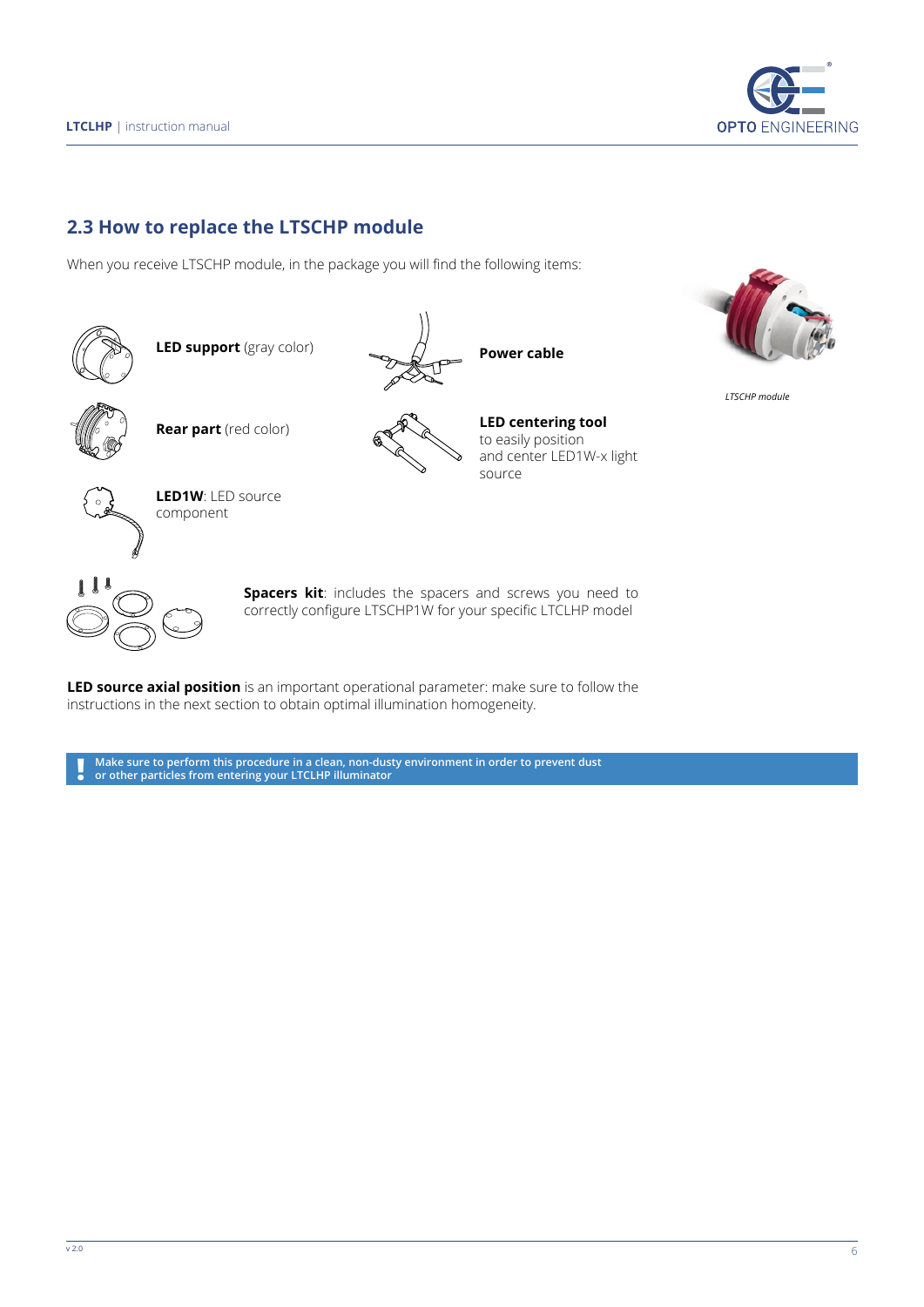

#### **2.3.1 Spacers selection and placement**

The number and type of spacers to place in your LTCLHP varies for each part number, depending on LED color and lens type (as shown below). When replacing a no more operational LTSCHP module or LED source, make sure to preserve the same spacers configuration of your LTCLHP unit. The following table is provided as a reference and lists the number and thickness of the spacers to be placed in order to correctly configure your LTCLHP telecentric illuminator.

| Part<br>number | Light color,<br>wavelength<br>peak | <b>Theoretical</b><br>LED<br>position |                      | Number of spacers | Using spacers to adju   |      |      |                             |
|----------------|------------------------------------|---------------------------------------|----------------------|-------------------|-------------------------|------|------|-----------------------------|
|                |                                    |                                       | External<br>Internal |                   |                         |      |      |                             |
|                |                                    |                                       | $+5$                 | $-0,5$            | $-1$                    | $-4$ | $-5$ |                             |
|                |                                    | mm                                    | mm                   | mm                | mm                      | mm   | mm   | Without spacers             |
| LTCLHP023-R    | red, 630 nm                        |                                       |                      |                   |                         |      |      |                             |
| LTCLHP023-G    | green, 520 nm                      | $\overline{\phantom{a}}$              |                      |                   |                         |      |      |                             |
| LTCLHP023-B    | blue, 460 nm                       | ÷,                                    |                      |                   |                         |      |      |                             |
| LTCLHP023-W    | white                              | L,                                    |                      |                   |                         |      |      |                             |
| LTCLHP016-R    | red, 630 nm                        | $-1.5$                                |                      |                   | 1                       |      |      |                             |
| LTCLHP016-G    | green, 520 nm                      | $-1.0$                                |                      |                   | $\mathbf{1}$            |      |      |                             |
| LTCLHP016-B    | blue, 460 nm                       | $-1.0$                                |                      |                   | $\mathbf{1}$            |      |      |                             |
| LTCLHP016-W    | white                              | $-1.5$                                |                      | $\mathbf{1}$      | $\mathbf{1}$            |      |      |                             |
| LTCLHP024-R    | red, 630 nm                        | $-1.5$                                |                      | $\mathbf{1}$      | $\mathbf{1}$            |      |      | Use <i>internal</i> spacers |
| LTCLHP024-G    | green, 520 nm                      | $-1.0$                                |                      |                   | $\mathbf{1}$            |      |      | between LED and lens.       |
| LTCLHP024-B    | blue, 460 nm                       | $-0.5$                                |                      | 1                 |                         |      |      |                             |
| LTCLHP024-W    | white                              | $-1.0$                                |                      |                   | $\mathbf{1}$            |      |      |                             |
| LTCLHP036-R    | red, 630 nm                        | $-1.5$                                |                      | $\mathbf{1}$      | $\mathbf{1}$            |      |      |                             |
| LTCLHP036-G    | green, 520 nm                      | $-0.5$                                |                      | $\mathbf{1}$      |                         |      |      |                             |
| LTCLHP036-B    | blue, 460 nm                       | 0.0                                   |                      |                   |                         |      |      |                             |
| LTCLHP036-W    | white                              | $-0.5$                                |                      | $\mathbf{1}$      |                         |      |      |                             |
| LTCLHP048-R    | red, 630 nm                        | $-1.5$                                |                      | $\mathbf{1}$      | $\mathbf{1}$            |      |      |                             |
| LTCLHP048-G    | green, 520 nm                      | 0.0                                   |                      |                   |                         |      |      |                             |
| LTCLHP048-B    | blue, 460 nm                       | $+1.0$                                |                      |                   | $\overline{4}$          |      |      |                             |
| LTCLHP048-W    | white                              | $+0.5$                                | $\mathbf{1}$         | $\mathbf{1}$      | $\overline{4}$          |      |      | Use external spacers        |
| LTCLHP056-R    | red, 630 nm                        | $-2.0$                                |                      |                   | $\overline{2}$          |      |      | pushing the lens away       |
| LTCLHP056-G    | green, 520 nm                      | $-0.5$                                |                      | $\mathbf{1}$      |                         |      |      |                             |
| LTCLHP056-B    | blue, 460 nm                       | $+1.0$                                | 1                    |                   | $\overline{4}$          |      |      |                             |
| LTCLHP056-W    | white                              | $+0.5$                                | $\mathbf{1}$         | $\mathbf{1}$      | $\overline{4}$          |      |      |                             |
| LTCLHP064-R    | red, 630 nm                        | $-2.0$                                |                      |                   | $\overline{2}$          |      |      |                             |
| LTCLHP064-G    | green, 520 nm                      | 0.0                                   |                      |                   |                         |      |      |                             |
| LTCLHP064-B    | blue, 460 nm                       | $+1.5$                                | 1                    |                   | 3                       |      |      |                             |
| LTCLHP064-W    | white                              | $+1.0$                                | $\mathbf{1}$         |                   | $\overline{4}$          |      |      |                             |
| LTCLHP080-R    | red, 630 nm                        | $-2.0$                                |                      |                   | $\overline{2}$          |      |      |                             |
| LTCLHP080-G    | green, 520 nm                      | 0.0                                   |                      |                   |                         |      |      | <b>REFERE</b>               |
| LTCLHP080-B    | blue, 460 nm                       | $\overline{2}$                        | $\mathbf{1}$         |                   | 3                       |      |      |                             |
| LTCLHP080-W    | white                              | $+1.5$                                | $\mathbf{1}$         | 1                 | 3                       |      |      |                             |
| LTCLHP096-R    | red, 630 nm                        | $-2.5$                                |                      | $\overline{1}$    | $\overline{2}$          |      |      |                             |
| LTCLHP096-G    | green, 520 nm                      | 0.0                                   |                      |                   |                         |      |      |                             |
| LTCLHP096-B    | blue, 460 nm                       | $+2.0$                                | $\mathbf{1}$         |                   | 3                       |      |      |                             |
| LTCLHP096-W    | white                              | $+1.5$                                | $\mathbf{1}$         | $\mathbf{1}$      | 3                       |      |      |                             |
| LTCLHP120-R    | red, 630 nm                        | $-2.5$                                |                      | $\mathbf{1}$      | $\overline{2}$          |      |      |                             |
| LTCLHP120-G    | green, 520 nm                      | $+1.0$                                | $\mathbf{1}$         |                   | $\overline{4}$          |      |      |                             |
| LTCLHP120-W    | white                              | $+4.0$                                | $\mathbf{1}$         |                   | $\mathbf{1}$            |      |      |                             |
| LTCLHP144-R    | red, 630 nm                        | $-2.5$                                |                      | $\mathbf{1}$      | $\overline{2}$          |      |      |                             |
| LTCLHP144-G    | green, 520 nm                      | $+1.5$                                | $\mathbf{1}$         | $\mathbf{1}$      | $\overline{3}$          |      |      |                             |
| LTCLHP192-R    | red, 630 nm                        | $-3.0$                                |                      |                   | 3                       |      |      |                             |
| LTCLHP192-G    | green, 520 nm                      | $+2.5$                                | $\mathbf{1}$         |                   | $\overline{2}$          |      |      |                             |
| LTCLHP192-W    | white                              | $\overline{7}$                        | $\overline{2}$       |                   | 3                       |      |      |                             |
| LTCLHP240-R    | red, 630 nm                        | $-3$                                  |                      |                   | $\overline{\mathbf{3}}$ |      |      |                             |
| LTCLHP240-G    | green, 520 nm                      | $+3.5$                                | $\mathbf{1}$         | $\mathbf{1}$      | 1                       |      |      |                             |
|                |                                    |                                       |                      |                   |                         |      |      |                             |





to decrease the distance



s to offset the mechanical support, y from the LED.



Please note that the numbers and thicknesses listed are theoretical values and are characterized by a certain variability: the number of spacers needed to achieve the optimal light homogeneity can be different from the theoretical value listed. We suggest to start from the values provided and then iterate until you achieve an homogeneous illumination.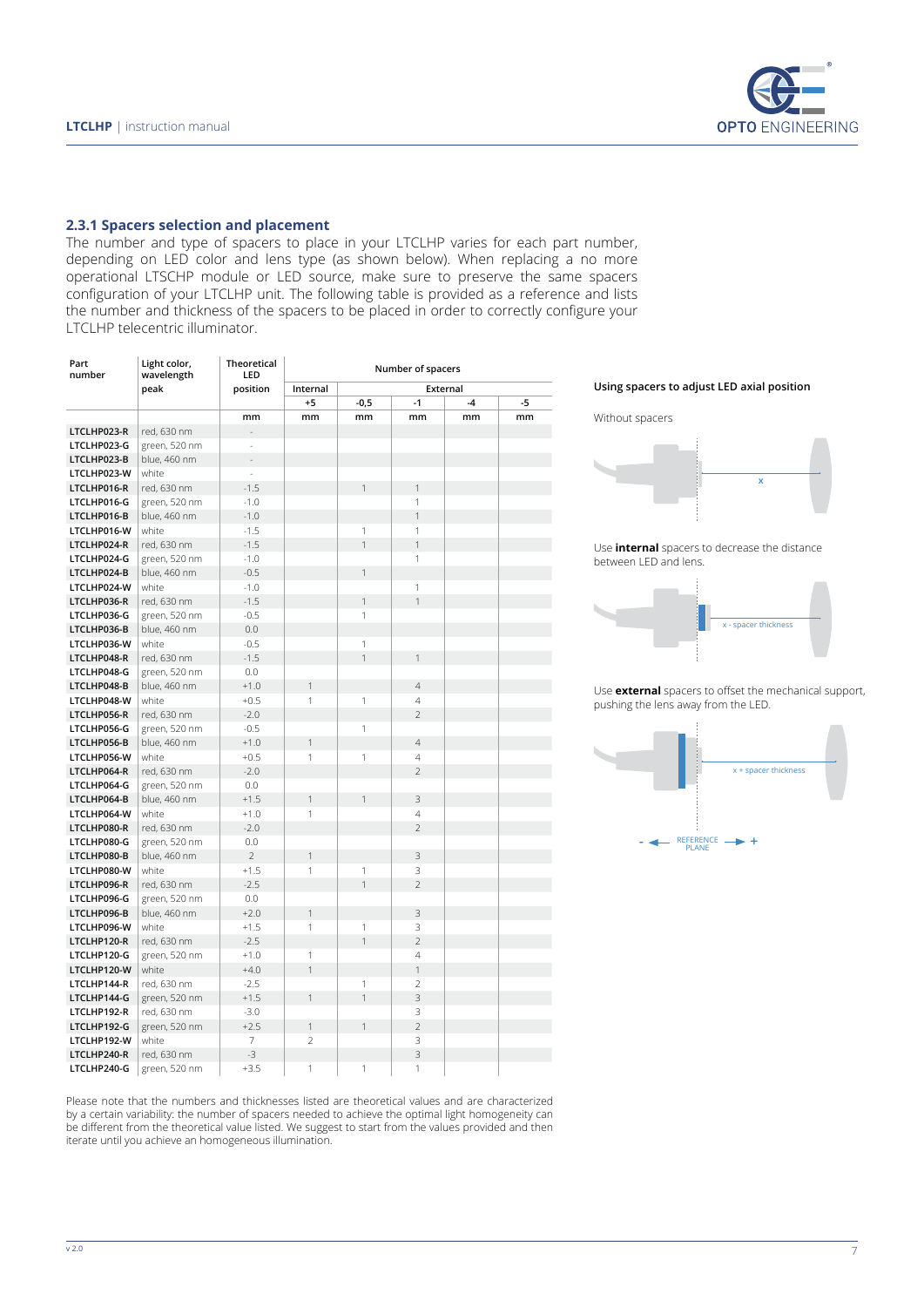

#### **2.3.2 Assembling instructions**

Follow these steps to properly assemble the LTSCHP module.









Apply a **small** amount of thermal grease on top of the LED support; if you are using internal spacers apply grease on both sides of the

spacers. \*



**5 6 7 8**

Lock LED1W in place with two provided screws. \*\*

![](_page_7_Picture_13.jpeg)

Position LED1W such that the black and red cables can be inserted in

the lateral slot.

Pull out LED centering tool.

![](_page_7_Picture_15.jpeg)

![](_page_7_Picture_16.jpeg)

LED1W is now correctly positioned on the LED support.

Now the LED1W is correctly centered and positioned.

![](_page_7_Picture_19.jpeg)

Insert connector.

![](_page_7_Picture_22.jpeg)

Connect the rear part to the LED support using the provided M2X16

screws.

![](_page_7_Picture_26.jpeg)

![](_page_7_Picture_27.jpeg)

**9 10 11 12**

![](_page_7_Picture_29.jpeg)

![](_page_7_Picture_30.jpeg)

![](_page_7_Picture_31.jpeg)

Connect the power cable.

\* Thermal grease not provided: make sure to use an appropriate thermal grease to improve the transfer of thermal energy across the<br>metal-to-metal interface (we suggest to use grease with thermal conductivity greater than 0

**\*\*** Use the screws with the appropriate length according to the presence of internal spacers.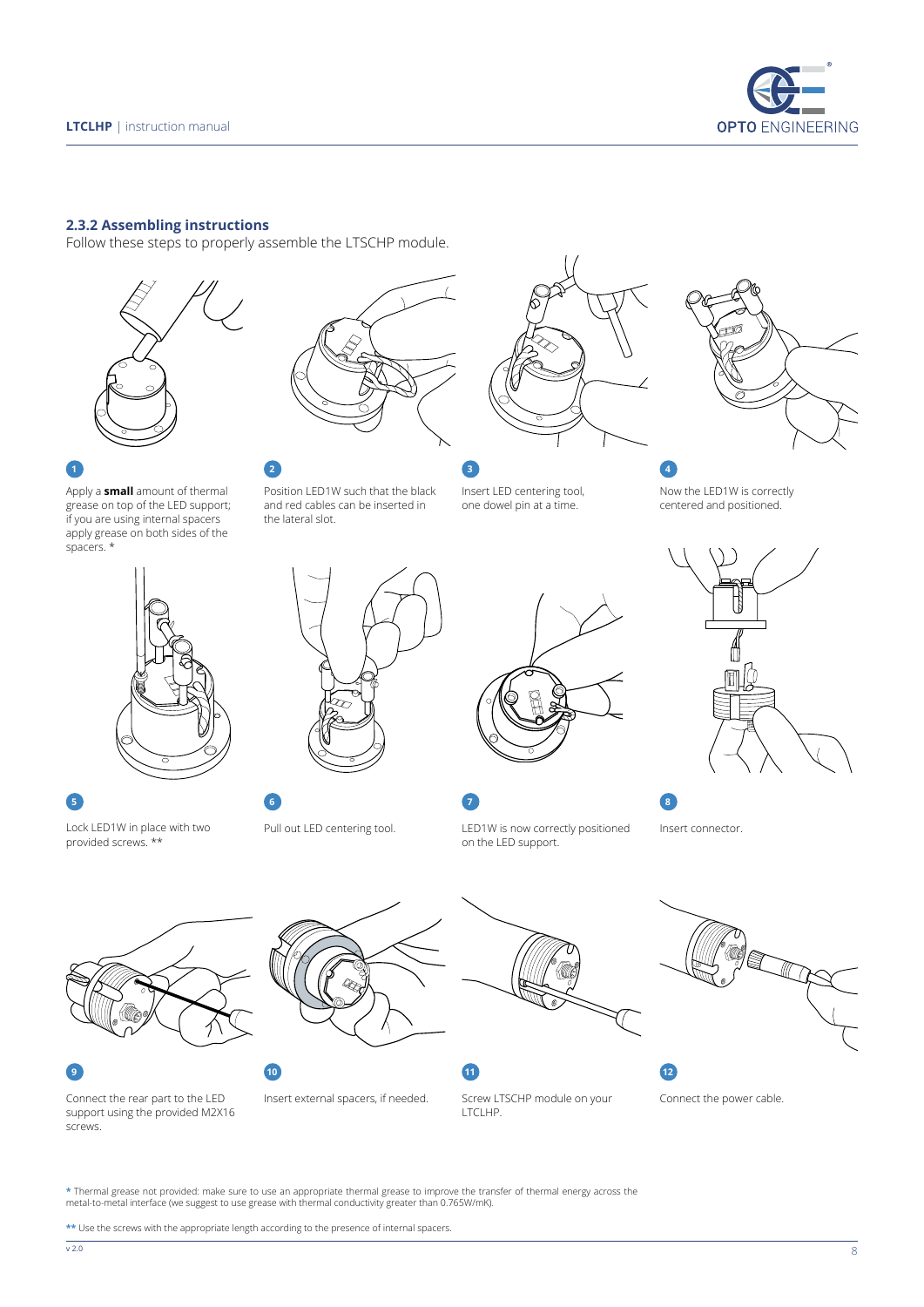![](_page_8_Picture_0.jpeg)

# **2.4 How to replace the LED1W source**

When you receive LED1W source, in the package you will find the following items:

![](_page_8_Picture_4.jpeg)

![](_page_8_Picture_5.jpeg)

LED **centering tool** allows to easily position and center LED1W light source.

![](_page_8_Picture_7.jpeg)

#### **2.4.1 Replacement instructions**

Follow these steps to properly replace LED1W source.

![](_page_8_Picture_10.jpeg)

Turn off LTCLHP and disconnect the power cable.

Unscrew the LTSCHP module from the Remove any external spacers. LTCLHP illuminator.

Unscrew and disconnect the rear part from the LED support.

![](_page_8_Picture_14.jpeg)

![](_page_8_Picture_16.jpeg)

Unplug the connector. Unscrew and remove the old LED1W source.

![](_page_8_Picture_18.jpeg)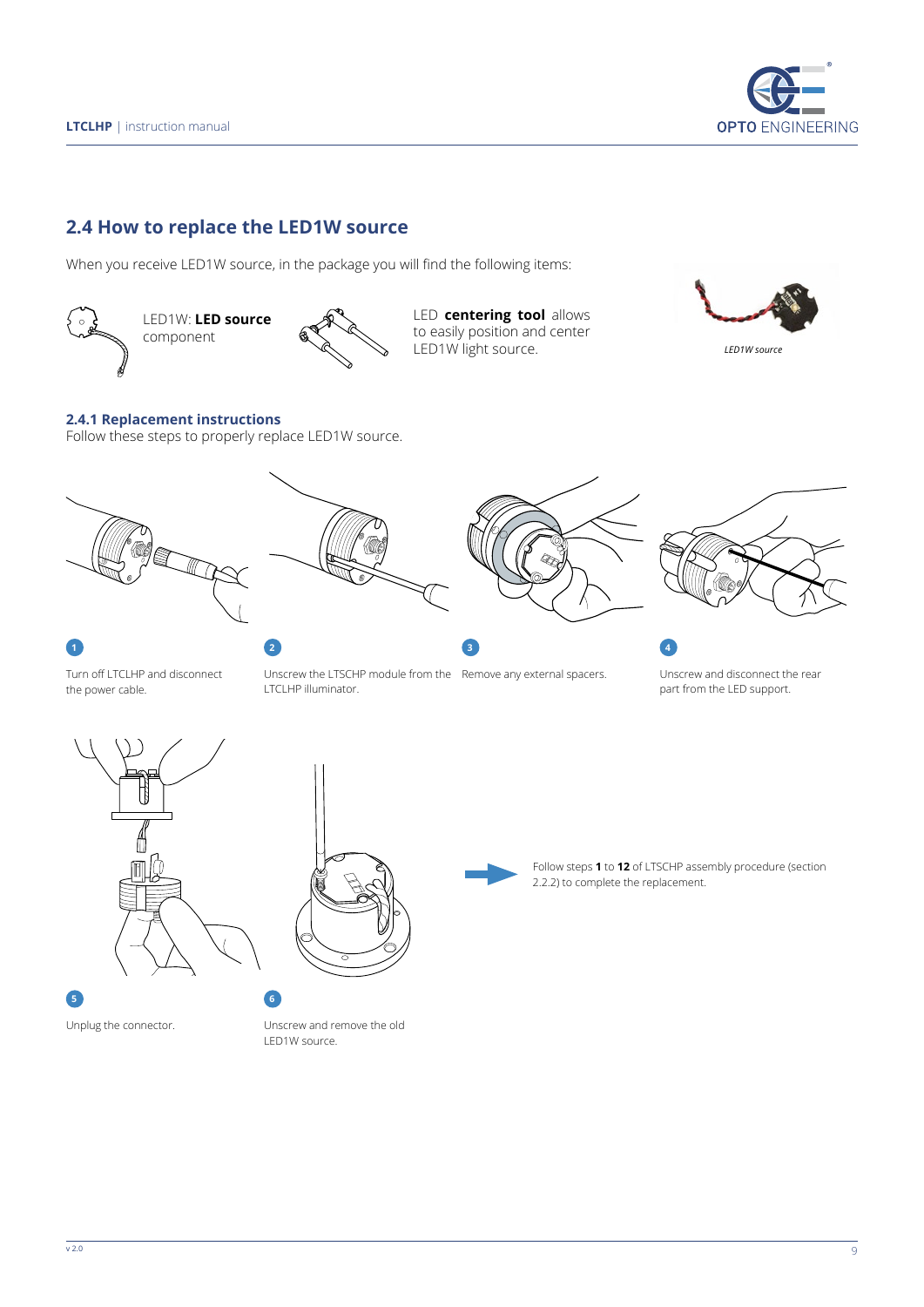![](_page_9_Picture_1.jpeg)

# **2.5 CPDPH01 – diffusing cap accessory for LTSCHP1W**

In certain cases telecentric illuminators projecting a quasi-monochromatic light source (such as an LED) can give rise to diffraction effects.

Such diffraction effects can appear in the form of ripples or "overshoots" forming nearby the edges of the feature that must be measured (such as the one displayed below) and affect image processing algorithms.

![](_page_9_Figure_5.jpeg)

![](_page_9_Figure_6.jpeg)

Whenever this is the case, CPDPH01 diffusing cap accessory is available (*to be ordered separately*).

CPDPH01 is an optional diffuser cap designed to be positioned in front of LTSCHP1W modules and into any LTCLHP telecentric illuminator that effectively minimizes such diffraction effects<sup>1</sup>.

#### **2.5.1 Assembling instructions**

When you receive CPDPH01 module, in the package you will find the following items

![](_page_9_Picture_11.jpeg)

**LED centering tool** to easily position and center CPDPH01

![](_page_9_Picture_13.jpeg)

**External spacer** 5 mm thickness

![](_page_9_Picture_15.jpeg)

**CPDPH01** diffusing cap

![](_page_9_Picture_17.jpeg)

**1** CPDPH01 may affect the level of LTCLHP illumination homogeneity.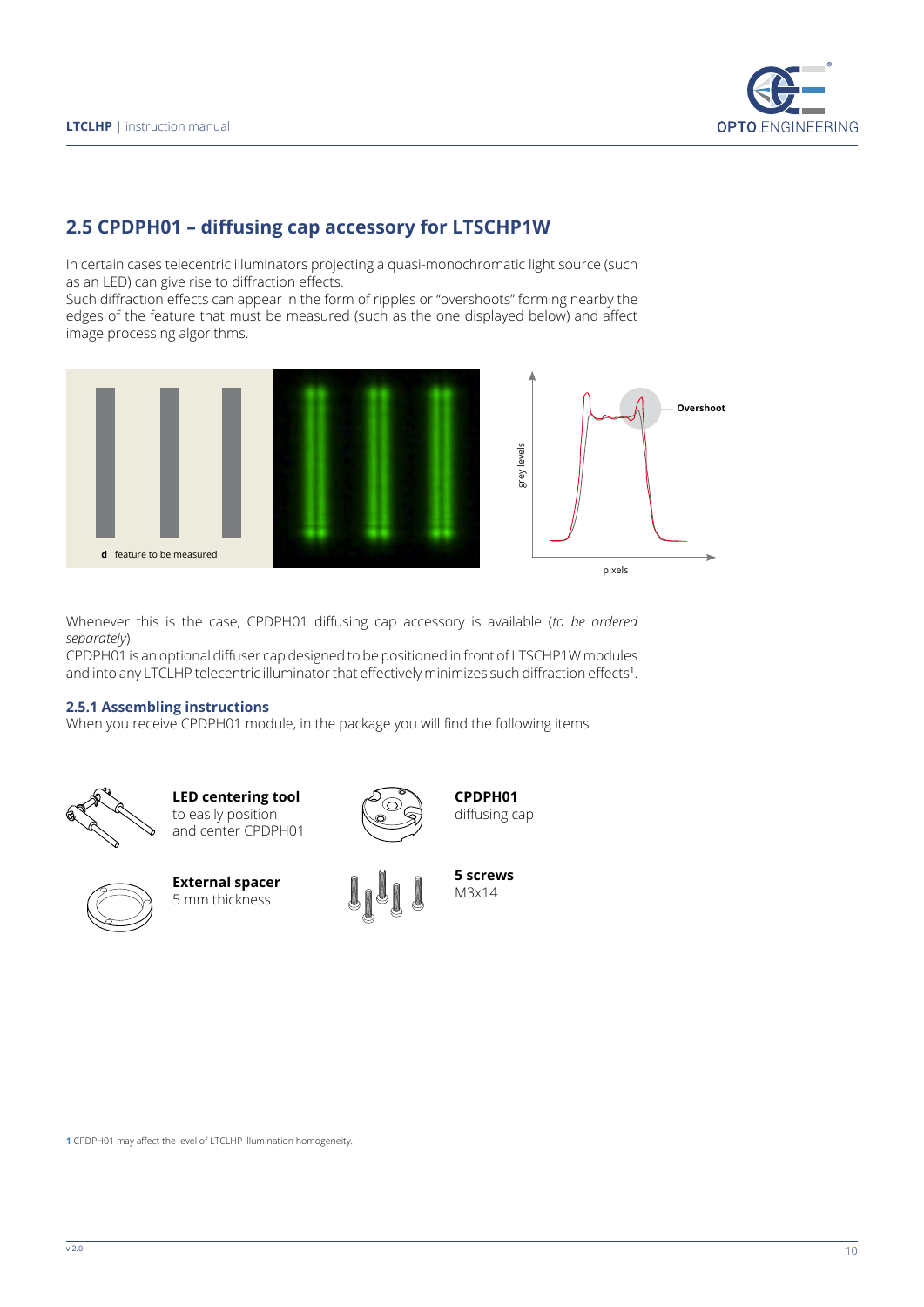![](_page_10_Picture_1.jpeg)

Follow these steps to properly position CPDPH01 accessory:

![](_page_10_Picture_3.jpeg)

![](_page_10_Picture_4.jpeg)

![](_page_10_Picture_5.jpeg)

Turn off LTCLHP and disconnect the power cable.

Unscrew the LTSCHP module from the LTCLHP illuminator.

![](_page_10_Picture_8.jpeg)

Unscrew LED1W source (and, if present , remove one internal spacer according to the instructions reported in 2.5.2).

![](_page_10_Picture_10.jpeg)

Position CPDPH01on top of LED1W (groove for the cable housing must be correctly positioned).

![](_page_10_Picture_13.jpeg)

Insert LED centering tool, one dowel pin at a time.

![](_page_10_Picture_16.jpeg)

In case no internal spacers are present, insert the provided 5 mm external spacer to compensate for the new LED "apparent" axial position (+5 mm) 2. See 2.5.2 for details.

**5 6 7 8**

Now CPDPH01 is correctly centered and positioned.

![](_page_10_Picture_21.jpeg)

Lock CPDPH01 in place with two provided screws.

![](_page_10_Picture_23.jpeg)

![](_page_10_Picture_24.jpeg)

centering tool.

![](_page_10_Picture_26.jpeg)

Screw LTSCHP1W module with CPDPH01 accessory on your LTCLHP. **9 10 11**

![](_page_10_Picture_28.jpeg)

Connect the power cable.

**1** The 5 mm external spacer supplied with CPDPH01must be placed *in addition* to other external spacers already in place and supplied by default (if present).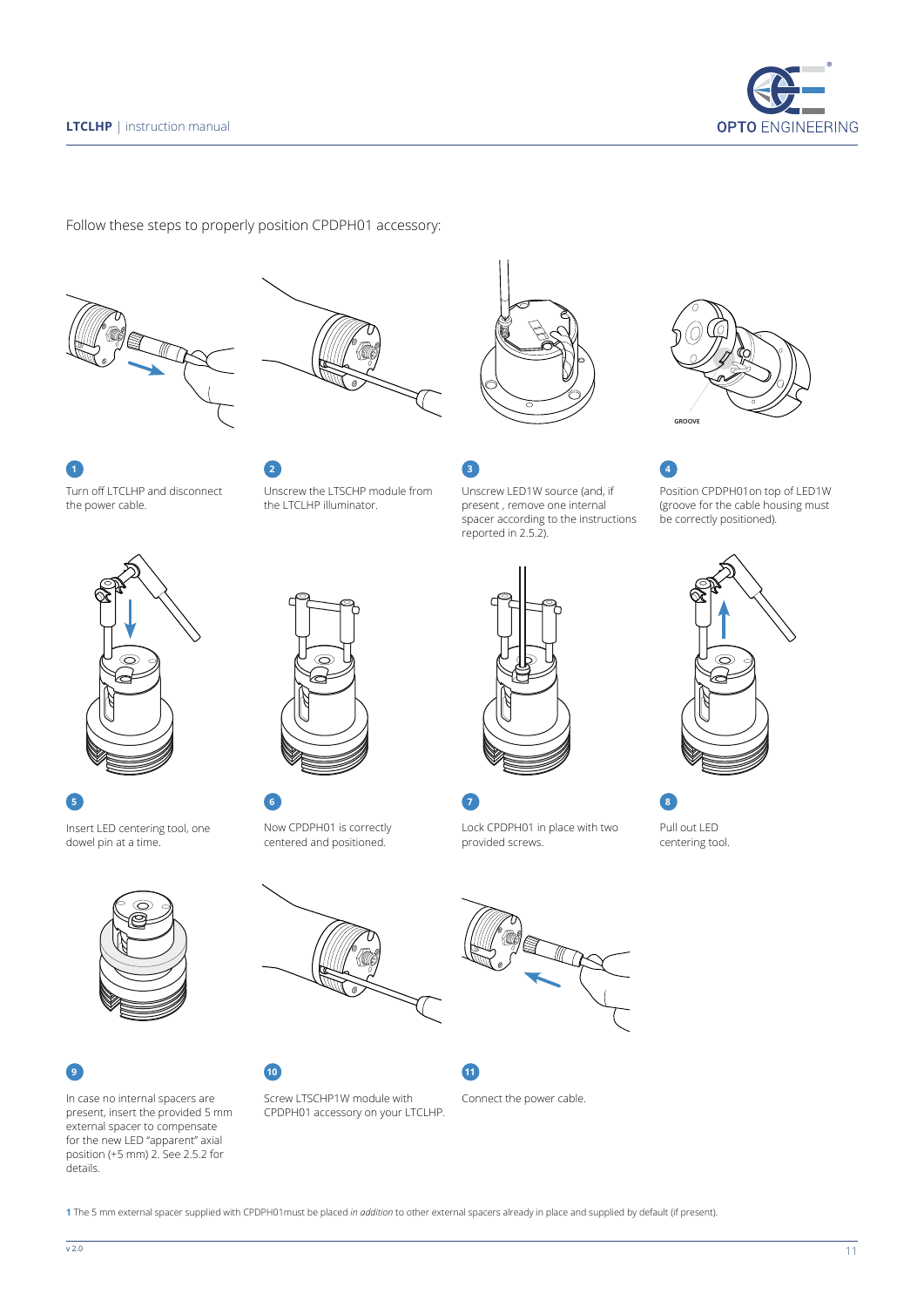![](_page_11_Picture_1.jpeg)

#### **2.5.2 Adjustment of internal spacers configuration with CPDPH01**

Placing CPDPH01 in front of LTSCHP1W virtually moves the LED axial position towards the rear lens of LTCLHP telecentric illuminators by +5 mm. Such displacement must be compensated in order to achieve the best illumination

homogeneity.

When placing CPDPH01, remove/add spacers as explained below:

![](_page_11_Figure_6.jpeg)

Initial configuration: LTCLHP with **one internal spacer**

![](_page_11_Figure_8.jpeg)

![](_page_11_Figure_9.jpeg)

Final configuration with CPDPH01

**Remove** the 5 mm internal spacer and add CPDPH01

![](_page_11_Figure_11.jpeg)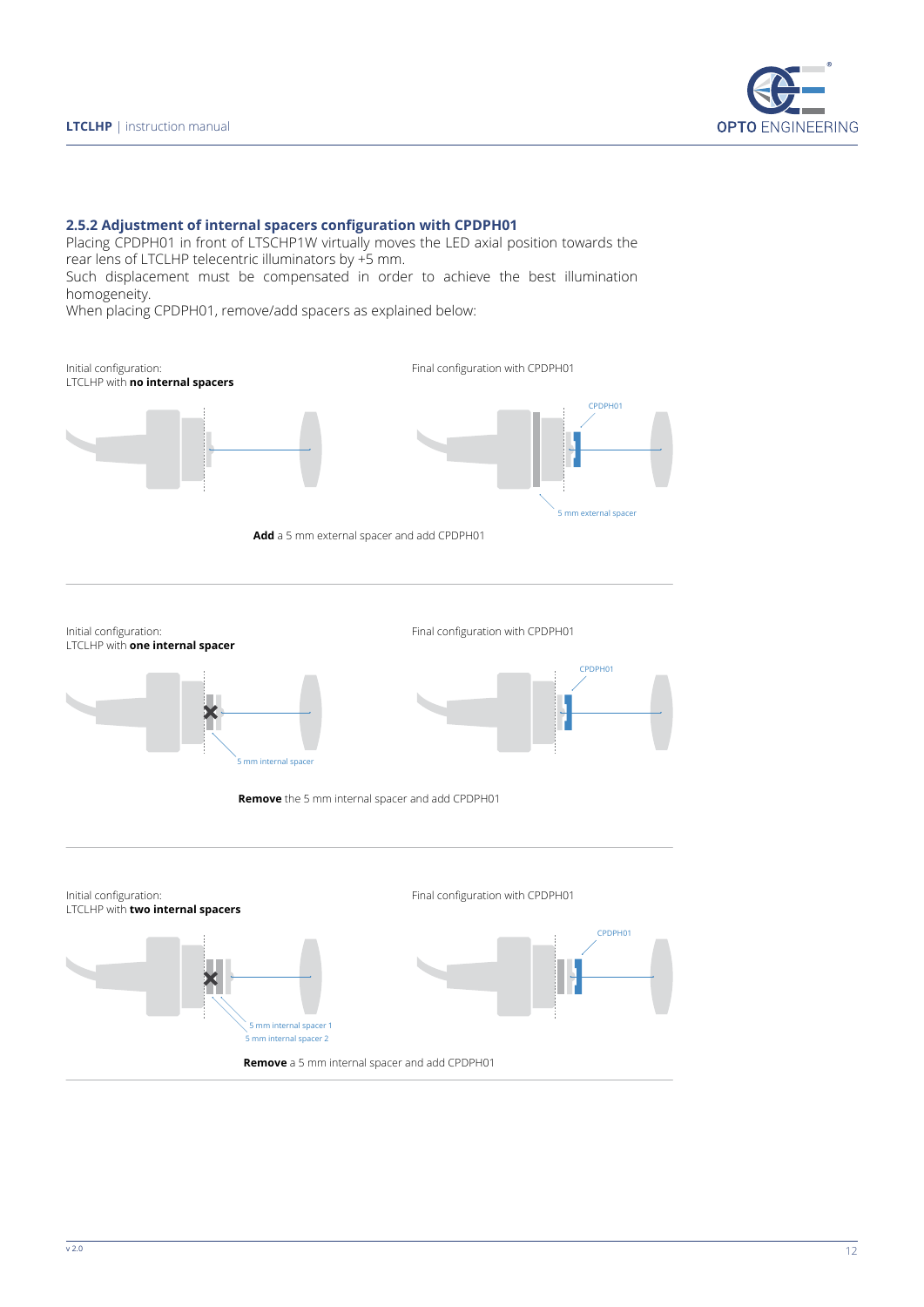![](_page_12_Picture_1.jpeg)

# **3. CE Conformity**

Opto Engineering declares the products of the LTCLHP and LTSCHP series compliant with the provisions of the Community Directive 2014/30/UE EN 61326-1 (measuring devices and control laboratory) including all applicable amendments, and that all standards and/or technical specifications mentioned below have been applied:

| Method                                                                                                                | <b>Title</b>                                                                                                                                             |  |  |  |  |  |
|-----------------------------------------------------------------------------------------------------------------------|----------------------------------------------------------------------------------------------------------------------------------------------------------|--|--|--|--|--|
| CEI EN 61326-1:2007-03                                                                                                | Electrical equipment for measurement, control and laboratory use<br>EMC requirements.<br>Part1: General requirements                                     |  |  |  |  |  |
| CEI EN 55011:2011-02                                                                                                  | Industrial, scientific and medical (ISM) radio-frequency equipment.<br>Electromagnetic disturbance characteristics, Limits and methods of measurement    |  |  |  |  |  |
| CEI EN 61000-4-3:2007-04<br>CEI EN 61000-4-3/A1:2009-01<br>CELEN 61000-4-3/A2:2011-01<br>CEI EN 61000-4-3/ISI:2010-05 | Electromagnetic compatibility (EMC)<br>Part 4-3 : Testing and measurement techniques - Radiated, radio-frequency,<br>electromagnetic field immunity test |  |  |  |  |  |
| CEI EN 61000-4-2:2011-04                                                                                              | Electromagnetic compatibility (EMC)<br>Part 4-2: Testing and measurement techniques-Electrostatic discharge immunity test                                |  |  |  |  |  |

DISCLAIMER<br>Specifications within this document are subject to change without notice. Photos and pictures are for illustration purposes only and may differ from the real product's appearance.